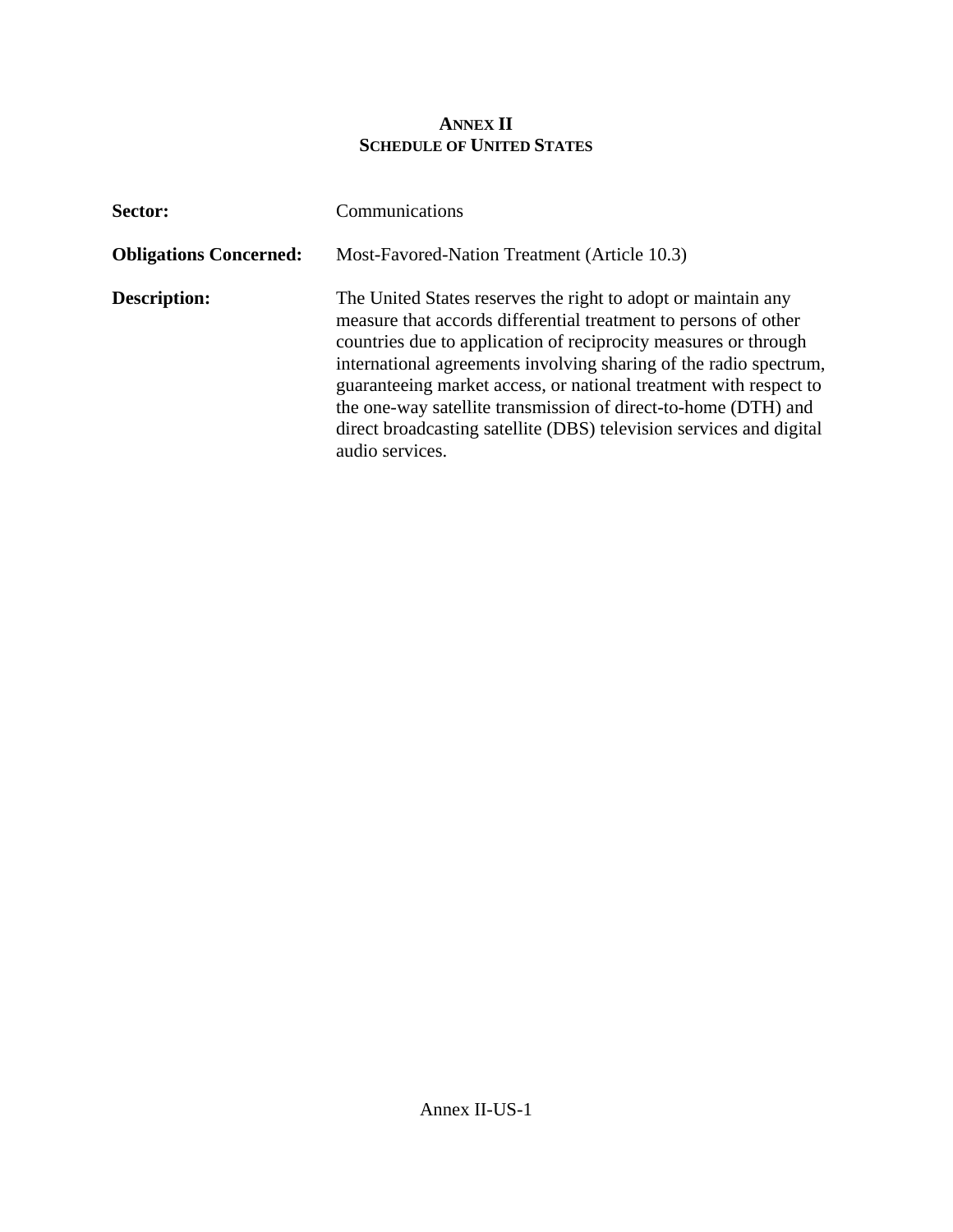| Sector:                       | <b>Social Services</b>                                                                                                                                                                                                                                                                                                                                                                                                    |
|-------------------------------|---------------------------------------------------------------------------------------------------------------------------------------------------------------------------------------------------------------------------------------------------------------------------------------------------------------------------------------------------------------------------------------------------------------------------|
| <b>Obligations Concerned:</b> | National Treatment (Article 10.2)<br>Most-Favored-Nation Treatment (Article 10.3)<br>Local Presence (Article 10.5)                                                                                                                                                                                                                                                                                                        |
| Description:                  | The United States reserves the right to adopt or maintain any<br>measure with respect to the provision of law enforcement and<br>correctional services, and the following services to the extent they<br>are social services established or maintained for a public purpose:<br>income security or insurance, social security or insurance, social<br>welfare, public education, public training, health, and child care. |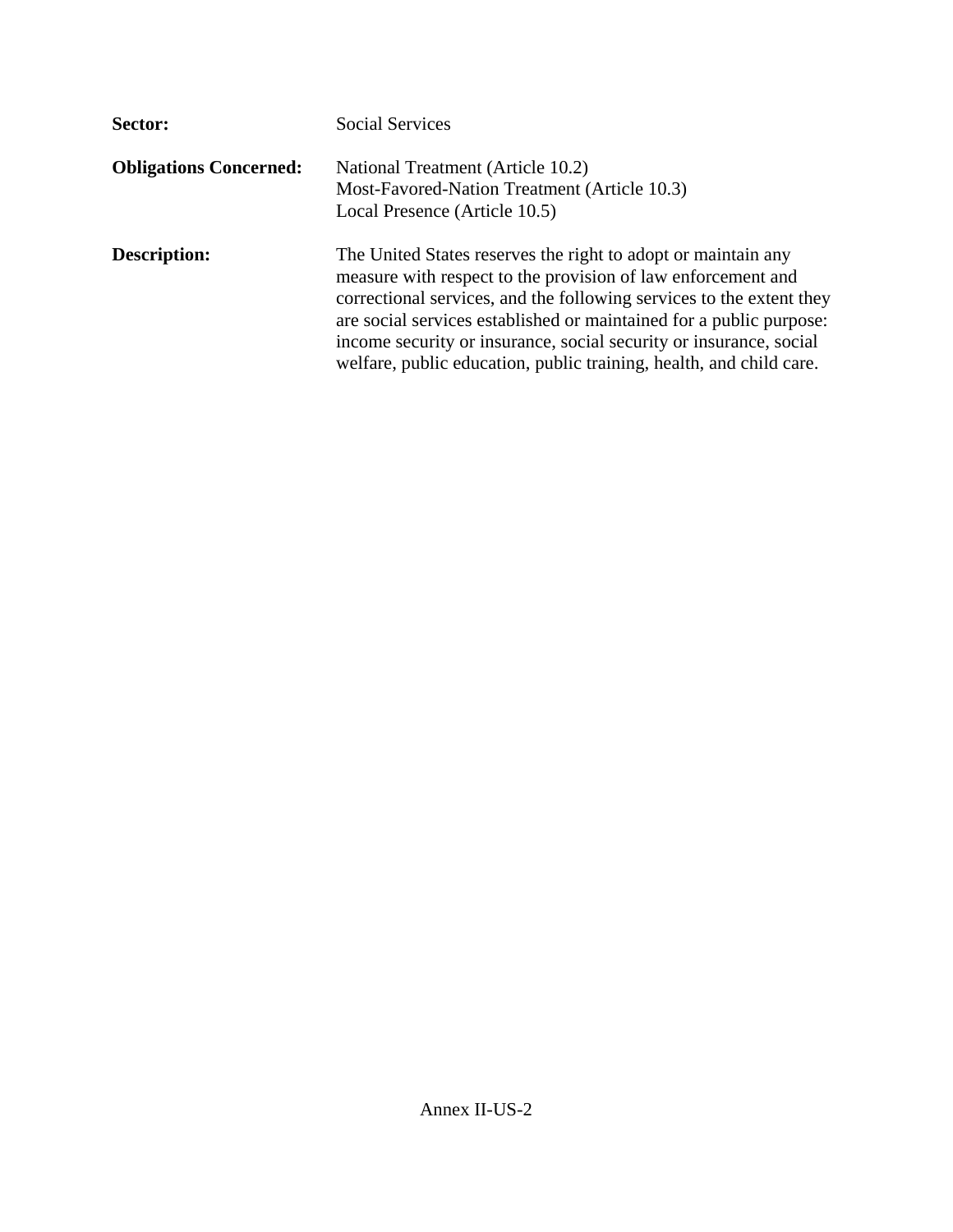| Sector:                       | <b>Minority Affairs</b>                                                                                                                                                                                                                                                                                    |  |  |
|-------------------------------|------------------------------------------------------------------------------------------------------------------------------------------------------------------------------------------------------------------------------------------------------------------------------------------------------------|--|--|
| <b>Obligations Concerned:</b> | National Treatment (Article 10.2)<br>Local Presence (Article 10.3)                                                                                                                                                                                                                                         |  |  |
| <b>Description:</b>           | The United States reserves the right to adopt or maintain any<br>measure according rights or preferences to socially or<br>economically disadvantaged minorities, including corporations<br>organized under the laws of the State of Alaska in accordance with<br>the Alaska Native Claims Settlement Act. |  |  |
| <b>Existing Measures:</b>     | Alaska Native Claims Settlement Act, 43 U.S.C. §§ 1601 et seq.                                                                                                                                                                                                                                             |  |  |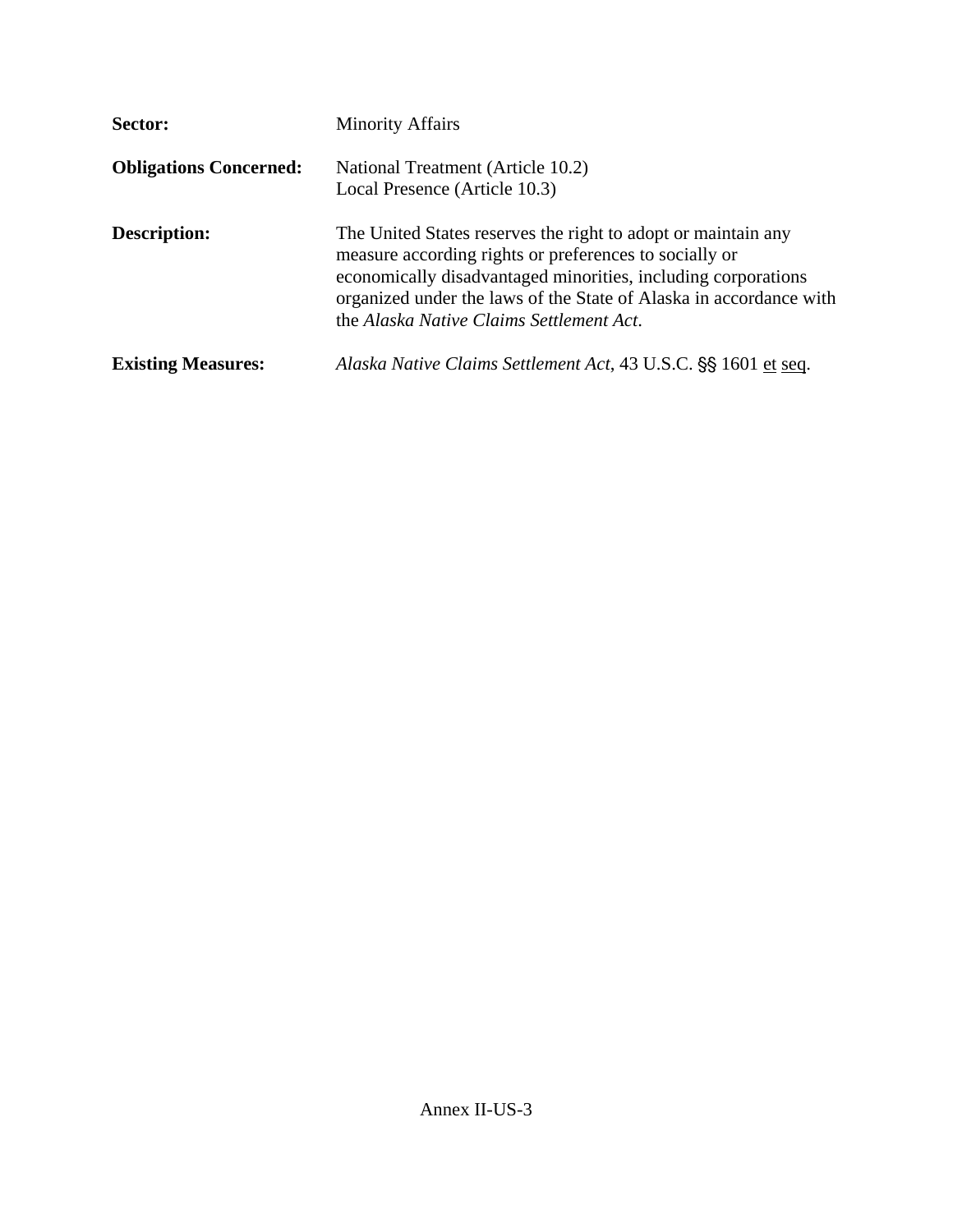| Sector:                       | Transportation                                                                                                                                                                                                   |                                                                                                                                                                                                                                                                                                                                                                                        |
|-------------------------------|------------------------------------------------------------------------------------------------------------------------------------------------------------------------------------------------------------------|----------------------------------------------------------------------------------------------------------------------------------------------------------------------------------------------------------------------------------------------------------------------------------------------------------------------------------------------------------------------------------------|
| <b>Obligations Concerned:</b> | National Treatment (Article 10.2)<br>Most-Favored-Nation Treatment (Article 10.3)<br>Local Presence (Article 10.5)                                                                                               |                                                                                                                                                                                                                                                                                                                                                                                        |
| <b>Description:</b>           | The United States reserves the right to adopt or maintain any<br>measure relating to the provision of maritime transportation<br>services and the operation of U.S.-flagged vessels, including the<br>following: |                                                                                                                                                                                                                                                                                                                                                                                        |
|                               | (a)                                                                                                                                                                                                              | requirements for investment in, ownership and control of,<br>and operation of vessels and other marine structures,<br>including drill rigs, in maritime cabotage services,<br>including maritime cabotage services performed in the<br>domestic offshore trades, the coastwise trades, U.S.<br>territorial waters, waters above the continental shelf, and in<br>the inland waterways; |
|                               | (b)                                                                                                                                                                                                              | requirements for investment in, ownership and control of,<br>and operation of U.S.-flagged vessels in foreign trades;                                                                                                                                                                                                                                                                  |
|                               | (c)                                                                                                                                                                                                              | requirements for investment in, ownership or control of,<br>and operation of vessels engaged in fishing and related<br>activities in U.S. territorial waters and the Exclusive<br>Economic Zone;                                                                                                                                                                                       |
|                               | (d)                                                                                                                                                                                                              | requirements related to documenting a vessel under the<br>U.S. flag;                                                                                                                                                                                                                                                                                                                   |
|                               | (e)                                                                                                                                                                                                              | promotional programs, including tax benefits, available for<br>shipowners, operators, and vessels meeting certain<br>requirements;                                                                                                                                                                                                                                                     |
|                               | (f)                                                                                                                                                                                                              | certification, licensing, and citizenship requirements for<br>crew members on U.S.-flagged vessels;                                                                                                                                                                                                                                                                                    |
|                               | (g)                                                                                                                                                                                                              | manning requirements for U.S.-flagged vessels;                                                                                                                                                                                                                                                                                                                                         |
|                               | (h)                                                                                                                                                                                                              | all matters under the jurisdiction of the Federal Maritime<br>Commission;                                                                                                                                                                                                                                                                                                              |
|                               | (i)                                                                                                                                                                                                              | negotiation and implementation of bilateral and other<br>international maritime agreements and understandings;                                                                                                                                                                                                                                                                         |
|                               |                                                                                                                                                                                                                  | Annex II-US-4                                                                                                                                                                                                                                                                                                                                                                          |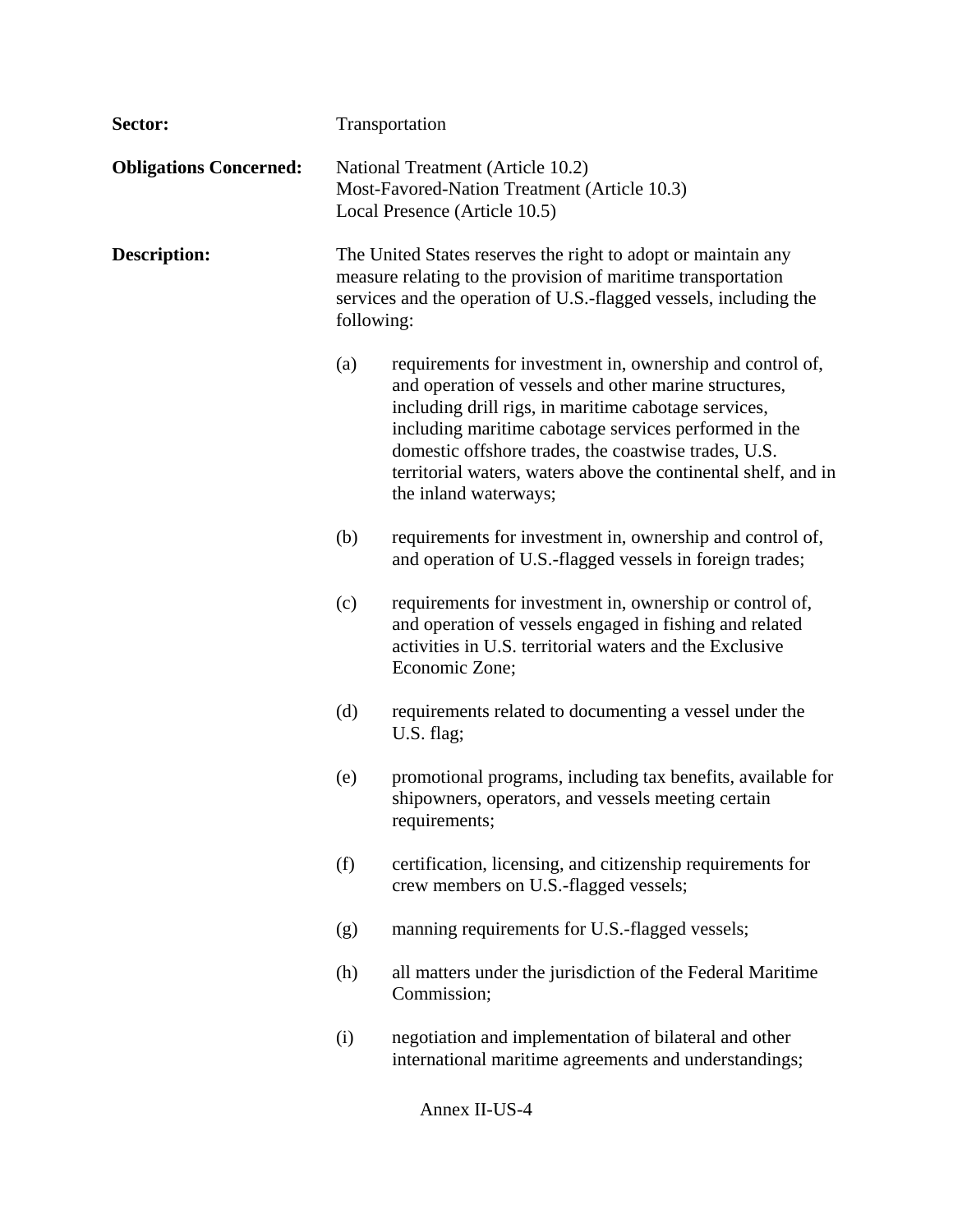|                           | limitations on longshore work performed by crew<br>(j)<br>members;                                                                                                                                                                                                                                                                                                                                                                                                                                                                                                                                                                                                                                                                                                                                                                                                                              |  |
|---------------------------|-------------------------------------------------------------------------------------------------------------------------------------------------------------------------------------------------------------------------------------------------------------------------------------------------------------------------------------------------------------------------------------------------------------------------------------------------------------------------------------------------------------------------------------------------------------------------------------------------------------------------------------------------------------------------------------------------------------------------------------------------------------------------------------------------------------------------------------------------------------------------------------------------|--|
|                           | (k)<br>tonnage duties and light money assessments for entering<br>U.S. waters; and                                                                                                                                                                                                                                                                                                                                                                                                                                                                                                                                                                                                                                                                                                                                                                                                              |  |
|                           | (1)<br>certification, licensing, and citizenship requirements for<br>pilots performing pilotage services in U.S. territorial<br>waters.                                                                                                                                                                                                                                                                                                                                                                                                                                                                                                                                                                                                                                                                                                                                                         |  |
|                           | The following activities are not included in this reservation.<br>However, the treatment in (b) is conditional upon obtaining<br>comparable market access in these sectors from Bahrain:                                                                                                                                                                                                                                                                                                                                                                                                                                                                                                                                                                                                                                                                                                        |  |
|                           | (a)<br>vessel construction and repair; and                                                                                                                                                                                                                                                                                                                                                                                                                                                                                                                                                                                                                                                                                                                                                                                                                                                      |  |
|                           | (b)<br>landside aspects of port activities, including operation and<br>maintenance of docks; loading and unloading of vessels<br>directly to or from land; marine cargo handling; operation<br>and maintenance of piers; ship cleaning; stevedoring;<br>transfer of cargo between vessels and trucks, trains,<br>pipelines, and wharves; waterfront terminal operations;<br>boat cleaning; canal operation; dismantling of vessels;<br>operation of marine railways for drydocking; marine<br>surveyors, except cargo; marine wrecking of vessels for<br>scrap; and ship classification societies.                                                                                                                                                                                                                                                                                              |  |
| <b>Existing Measures:</b> | Merchant Marine Act of 1920, §§ 19 and 27, 46 App. U.S.C. § 876<br>and $\S 883$ et seq.<br>Jones Act Waiver Statute, 64 Stat 1120, 46 U.S.C. App., note<br>preceding Section 1<br>Shipping Act of 1916, 46 U.S.C. App. §§ 802 and 808<br>Merchant Marine Act of 1936, 46 U.S.C. App. §§ 1151 et seq.,<br>1160-61, 1171 et seq., 1241(b), 1241-1, 1244, and 1271 et seq.<br>Merchant Ship Sales Act of 1946, 50 U.S.C. App. § 1738<br>46 App. U.S.C. §§ 121, 292, and 316<br>46 U.S.C. §§ 12101 et seq. and 31301 et seq.<br>46 U.S.C. §§ 8904 and 31328(2)<br>Passenger Vessel Act, 46 App. U.S.C. § 289<br>42 U.S.C. §§ 9601 et seq.; 33 U.S.C. §§ 2701 et seq.; 33 U.S.C. §§<br>1251 et seq.<br>46 U.S.C. §§ 3301 et seq., 3701 et seq., 8103, and 12107(b)<br>Shipping Act of 1984, 46 App. U.S.C. §§ 1708 and 1712<br>The Foreign Shipping Practices Act of 1988, 46 App. U.S.C. §<br>1710a |  |

Annex II-US-5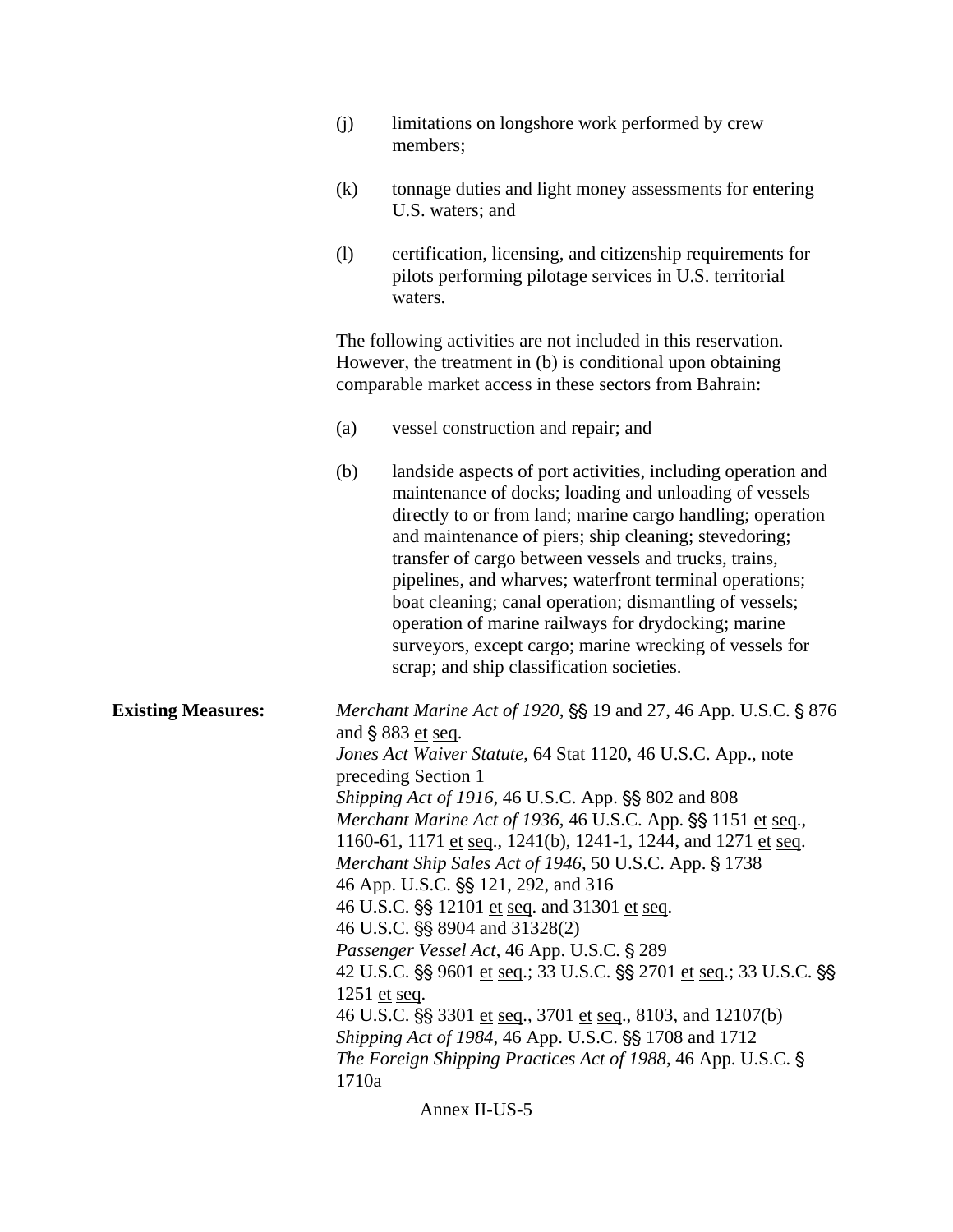*Merchant Marine Act, 1920, 46 App. U.S.C.*  $\S$ *S 861 et seq. Shipping Act of 1984, 46 App. U.S.C.* §§ 1701 et seq.  *Alaska North Slope*, 104 Pub. L. 58; 109 Stat. 557 Longshore restrictions and reciprocity, 8 U.S.C.  $\S$  1101 et seq. Vessel escort provisions, Section 1119 of Pub. L. 106-554, as amended *Nicholson Act*, 46 App. U.S.C. § 251  *Commercial Fishing Industry Vessel Anti-Reflagging Act of 1987*, 46 U.S.C. § 2101 and 46 U.S.C. § 12108 43 U.S.C. § 1841 22 U.S.C. § 1980 *Intercoastal Shipping Act*, 46 U.S.C. App. § 843 46 U.S.C. § 9302, 46 U.S.C. § 8502; Agreement Governing the Operation of Pilotage on the Great Lakes, Exchange of Notes at Ottawa, August 23, 1978, and March 29, 1979, TIAS 9445  *Magnuson Fishery Conservation and Management Act*, 16 U.S.C. SS 1801 et seq. 19 U.S.C. § 1466  *North Pacific Anadramous Stocks Convention Act of 1972*, P.L. 102-587; *Oceans Act of 1992, Title VII Tuna Convention Act*, 16 U.S.C. SS 951 et seq. *South Pacific Tuna Act of 1988*, 16 U.S.C.  $\S$ § 973 et seq. *Northern Pacific Halibut Act of 1982, 16 U.S.C. SS 773 et seq. Atlantic Tunas Convention Act*, 16 U.S.C.  $\S$ § 971 et seq.  *Antarctic Marine Living Resources Convention Act of 1984*, 16 U.S.C. §§ 2431 et seq. *Pacific Salmon Treaty Act of 1985*, 16 U.S.C. SS 3631 et seq. *American Fisheries Act*, 46 U.S.C. § 12102(c) and 46 U.S.C. § 31322(a)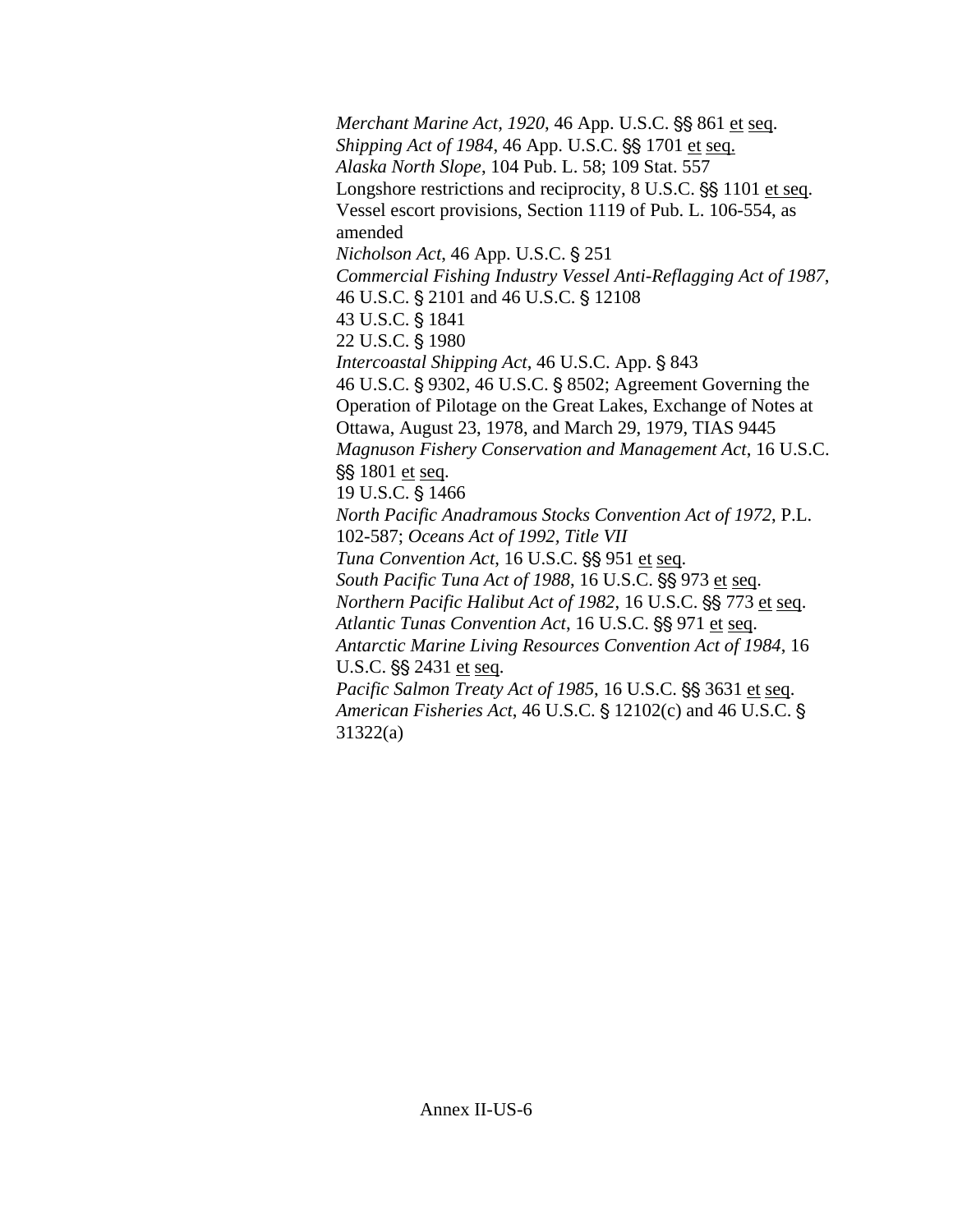| Sector:                       | All                                                                                                                                                                                                                                                                                                                                                                                                                                                                                                                                                               |  |  |
|-------------------------------|-------------------------------------------------------------------------------------------------------------------------------------------------------------------------------------------------------------------------------------------------------------------------------------------------------------------------------------------------------------------------------------------------------------------------------------------------------------------------------------------------------------------------------------------------------------------|--|--|
| <b>Obligations Concerned:</b> | Market Access (Article 10.4)                                                                                                                                                                                                                                                                                                                                                                                                                                                                                                                                      |  |  |
| <b>Description:</b>           | The United States reserves the right to adopt or maintain any<br>measure that is not inconsistent with the United States' obligations<br>under the market access article of an agreement referenced in 19<br>U.S.C. $\S$ 3511(d)(14). If Bahrain believes that such a non-<br>conforming measure would materially affect its interests under this<br>Agreement, it may request consultations under this entry. The<br>United States agrees to engage in such consultations and to give<br>due consideration to the views expressed by Bahrain in this<br>respect. |  |  |